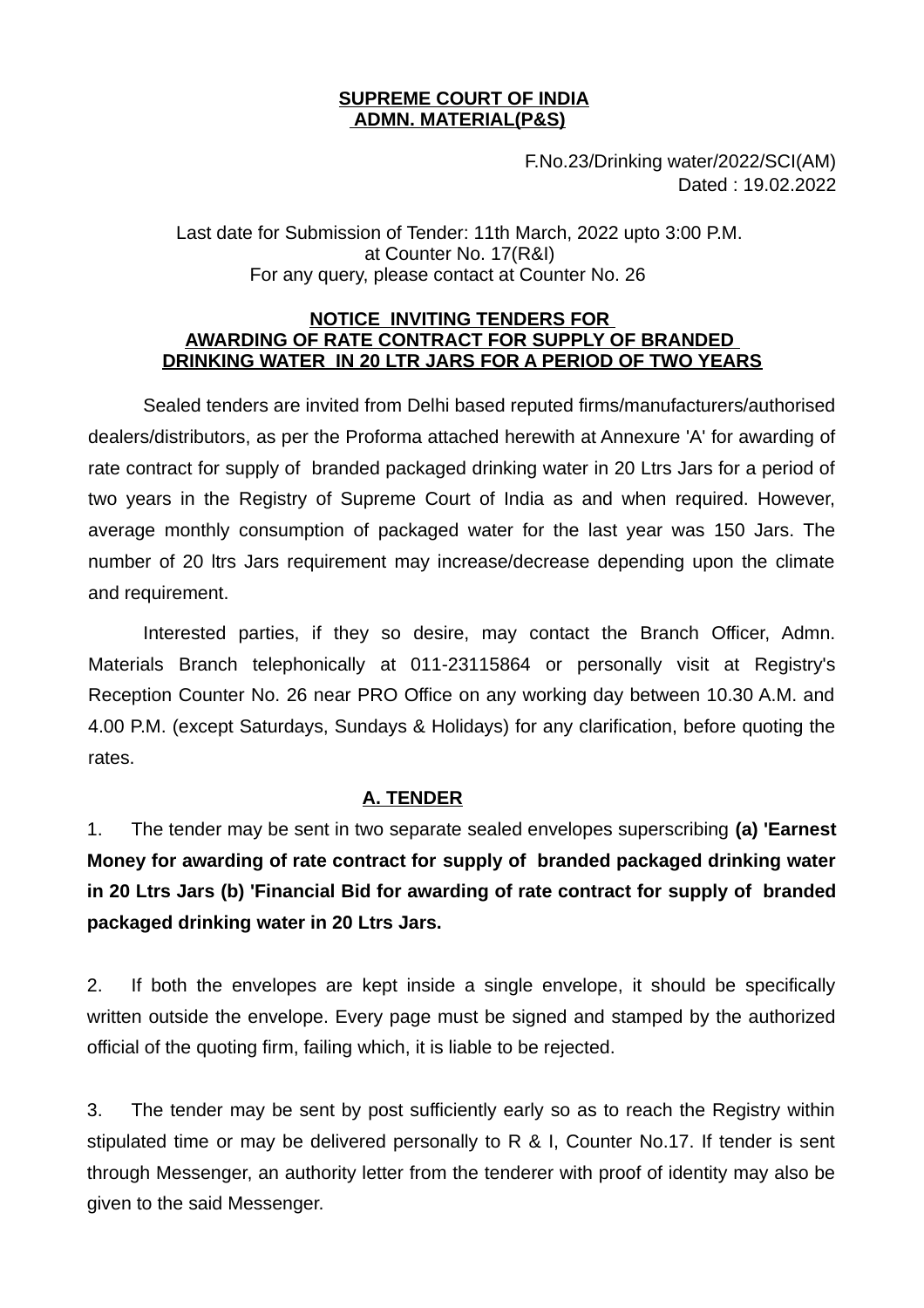4. The tenderers are expected to examine all the instructions, Proformas' terms & conditions and specifications in the tender documents. Failing to furnish all information required by the tender document in any respect will be at the tenderers' risk and may result in rejection of the tender.

5. The tender must be received not later than the date & time specified for submitting the same. In case, the date of submitting the tender is declared as holiday, then next working day will be treated as due date of tender.

# **TERMS & CONDITIONS OF TENDER**

6. The tenderers are required to quote their lowest rates against the name of brand of packaged drinking water in Annexure 'A' annexed hereto. The rates shall be valid for a period of two years from the date of awarding of the contract.

7. The tenderers are required to send their tenders along with a Demand Draft of **Rs.2,000/- (Rupees Two Thousand only)** drawn in favour of 'The Registrar (Admn.), Supreme Court of India' payable at New Delhi as Earnest Money, which will be refunded to the unsuccessful tenderers on their written request after awarding of the contract. Name of the firm, telephone number and name of the item may be written on the reverse side of the Demand Draft. **If the firm is exempted from depositing the EMD, a Certificate to this effect has to be submitted along with the tender documents.**

8. Earnest Money Deposit of unsuccessful tenderers would be returned by way of RTGS/NEFT or cheque after the contract has been finally awarded to the successful tenderer. A copy of cancelled cheque is required to facilitate refund of EMD amount, if applicable.

9. Over-writing, over-typing or erasing of figures or words which render it doubtful and ambiguous are not allowed and shall render the same invalid.

10. Hypothetical or conditional Tender will not be entertained. Tender once submitted shall not be allowed to be withdrawn or altered. If the tender is withdrawn or altered by the concerned party at any time after it is submitted, the Earnest Money deposited by him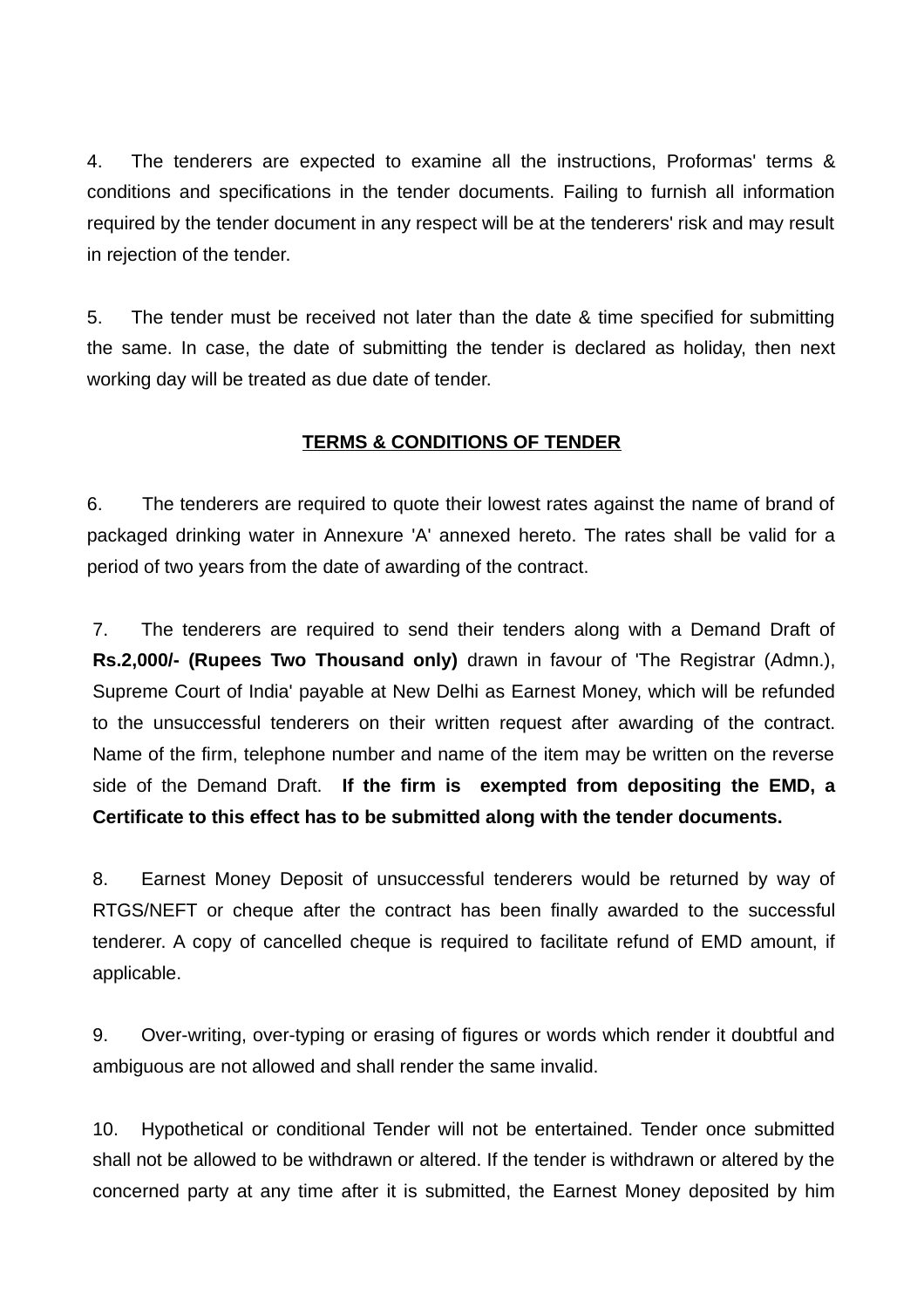shall stand forfeited.

11. The Registry will deal with the tenderer directly and no middlemen/agents/commission agents etc., should be asked by the tenderer to represent their cause and they will not be entertained by the Registry.

12. The Registry reserves the right to make any change, at any time, in the terms and conditions of the Notice Inviting Tender and accept or reject any or all tenders wholly or partly without assigning any reason thereof.

13. The tenderer shall quote rates both in figures and words with blue/black ball pen. In case of any discrepancy, the figures mentioned in words will be considered.

14. The tenderer shall furnish details about his present business, permanent address, past experience, turnover of past three years, list of valued/important clients and also have to submit the documents in support of same.

15. All the pages of quotations including the documents submitted therein must be duly signed and stamped failing which the offer shall be liable for rejection.

16. Each tenderer has to certify that all the terms and conditions are acceptable to him. The Earnest Money Deposit shall stand forfeited in case of breach of any of the conditions mentioned herein.

17. The rates should be valid for a minimum period of 90 days from the date of opening of tenders. The tenderer shall not be entitled during the said period of 90 days to revoke or cancel its tender or to vary the tender or any terms thereof.

18. Only manufacturers of reputed brands such as Bisleri / Kinley / Oxyrich / Mount Kailash / Aquafina / Bailley / Mc dowells /etc. and its authorised distributors/agency/suppliers/dealers supplying packged drinking water in 20 ltrs Jar are eligible. Tenderers have to submit Certificate/documents for being authorised manufacturer/distributors/agency/suppliers of reputed brand of packaged drinking water in 20 ltr Jar.

19. The Registry, in its discretion, reserves the right to reject or accept any or all the tenders, partly or completely, at any time without assigning any reason thereof.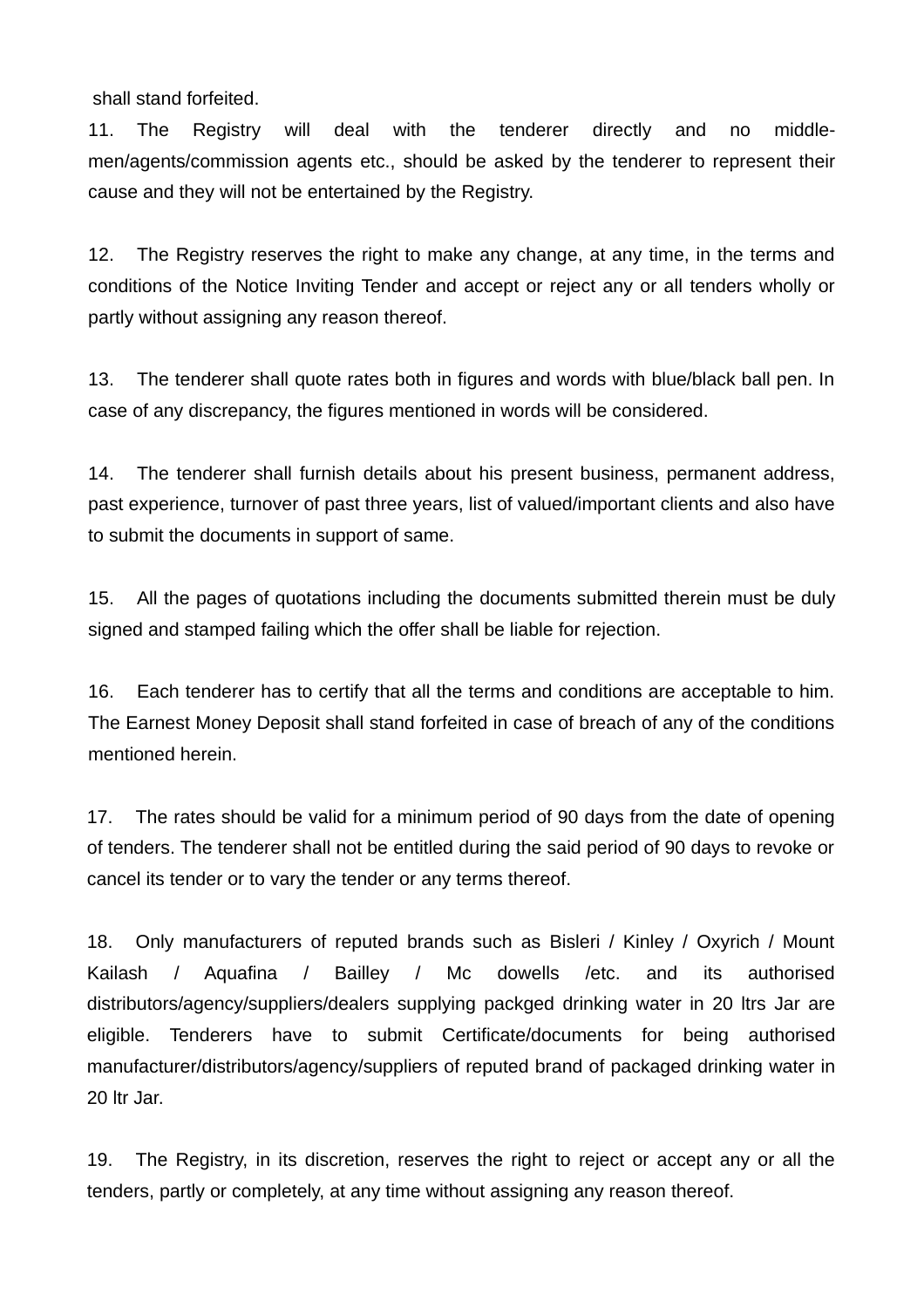20. The Registry reserves the right to seek clarification or verification of any information supplied by the bidder.

21. After scruitiny, the tenders will be placed before the Competent Authority for selection of Brand(s) to be supplied for Registry. While arriving at the L-1 price, the lowest Bid/Quote of selected brand(s) shall be taken as final.

22. Unrealistic rates quoted by the bidder, if proved unjustified would be rejected even, if it is lowest rate.

23. The lowest bidder (L1) shall be decided on the basis of the lowest rates quoted for any of the selected brand(s) by the Registry.

24. The tenderer shall give an undertaking (as per Annexure 'B') that the firm/ Partners/ Director/Proprietor has not been blacklisted and its business dealings with Central/ State Government/ Public Sector units/ Autonomous bodies have not been banned/ terminated on the account of poor performance.

# **TERMS AND CONDITIONS FOR SUCCESSFUL TENDERER**

25. **The successful tenderer shall have to deposit the Performance Security of Rs.10,000/- (Rupees Ten Thousand only) after adjusting earnest money of Rs.2,000/ within one week from date of receipt of intimation for approval of rates,** which will be refunded on written request after 60 days only after successful completion of contractual period and payment of last bill whichever is later.

26. The tenderer should provide the name and telephone/mobile number of person, who can be contacted at any time, even beyond office hours and on holidays. The tenderer should be capable to arrange the supply even at short notice.

27. The Registry will have the authority to place order to supply of Water bottles beyond office hours, and on holidays, for which, no additional payment will be made.

28. The contractor shall maintain the quality, purity and taste of product same throughout the year. The quality of jars used for packaging of drinking water should be as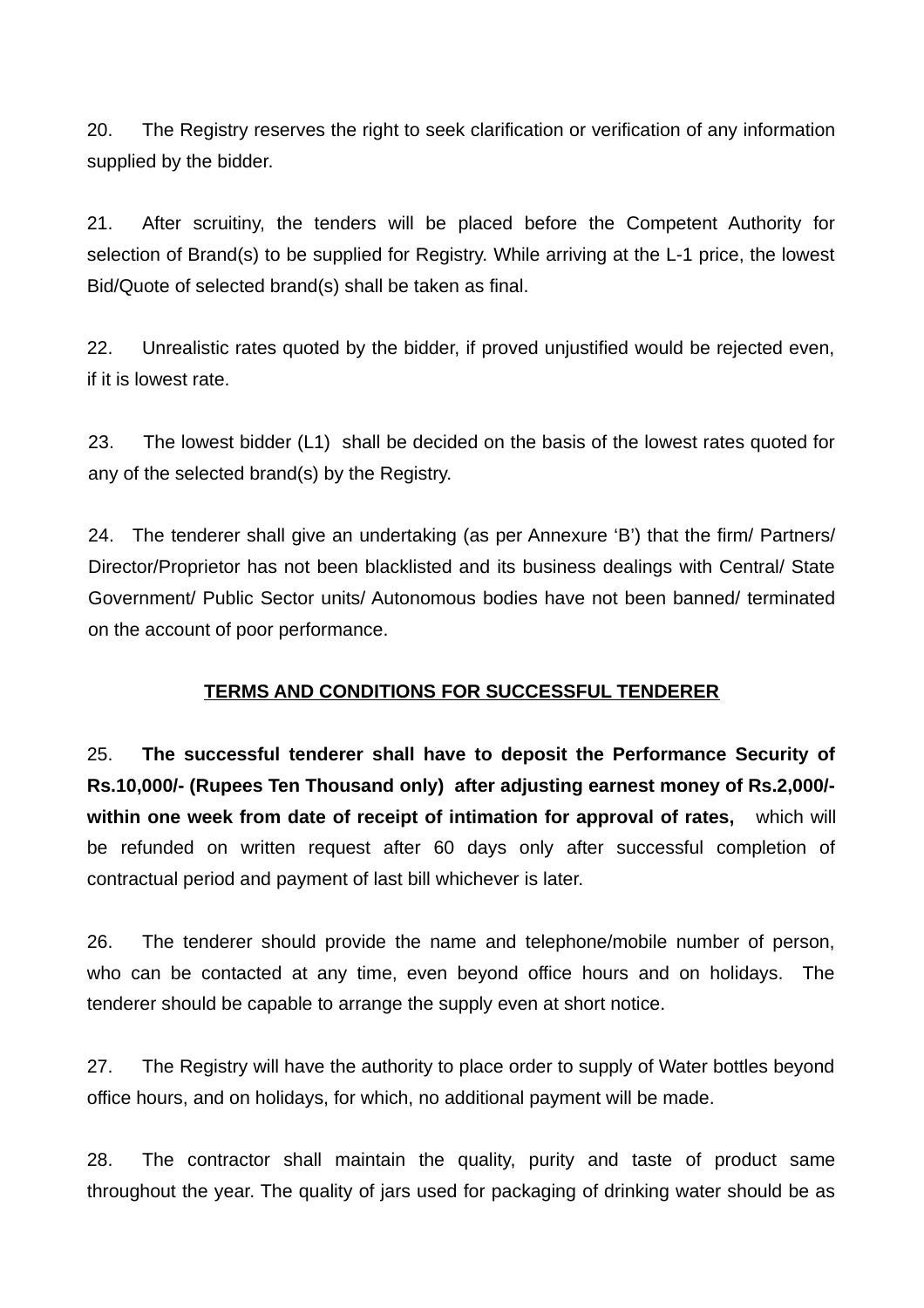per approved BIS standard norms and every jar should be clean, transparent and shouldn't have fungus (any green or other colour layer) inside the jar bottle.

29. The bill in triplicate may be sent to this office for settlement after delivery of the material has been done satisfactorily. No payment will be made for rejected supplies. All payment shall be made by ECS only.

30. The tenderer should make his own arrangement of loading, unloading and transporting of the packaged drinking water jars.

# **PENALTIES**

31. The supply of 'Selected Brand' packaged drinking water will have to be made in the Registry from 10.00 AM to 4.00 P.M as and when asked to do so. If the supply is not made within the stipulated time and the Registry has to purchase the 'Selected Brand' packaged drinking water from the market at higher rates, the excess amount spent on the same will be deducted from the bill of the contractor in addition to imposing penalty of 1% per day subject to maximum penalty of 10 % of delayed supply.

32. Even after awarding of Contract to supply the 'Selected brand' of packaged drinking water, the Registry reserves the right to terminate the services at any time, if the same are not found satisfactory in addition to forfeiture of performance security and the loss caused to the Registry, including the expenses incurred for a fresh tender, will be recovered from the successful tenderer.

33. The supplies will be inspected by an Inspection Committee of Senior Officers of the Registry and in case the supply is not found in conformity with the approved specifications and any complaint is received about its quality and performance during the course of their use/utilization, the entire supply will have to be replaced with the good one/quality exactly commensurate with the approved specifications at the cost of the tenderer. The decision of the Inspection Committee in this regard shall be final.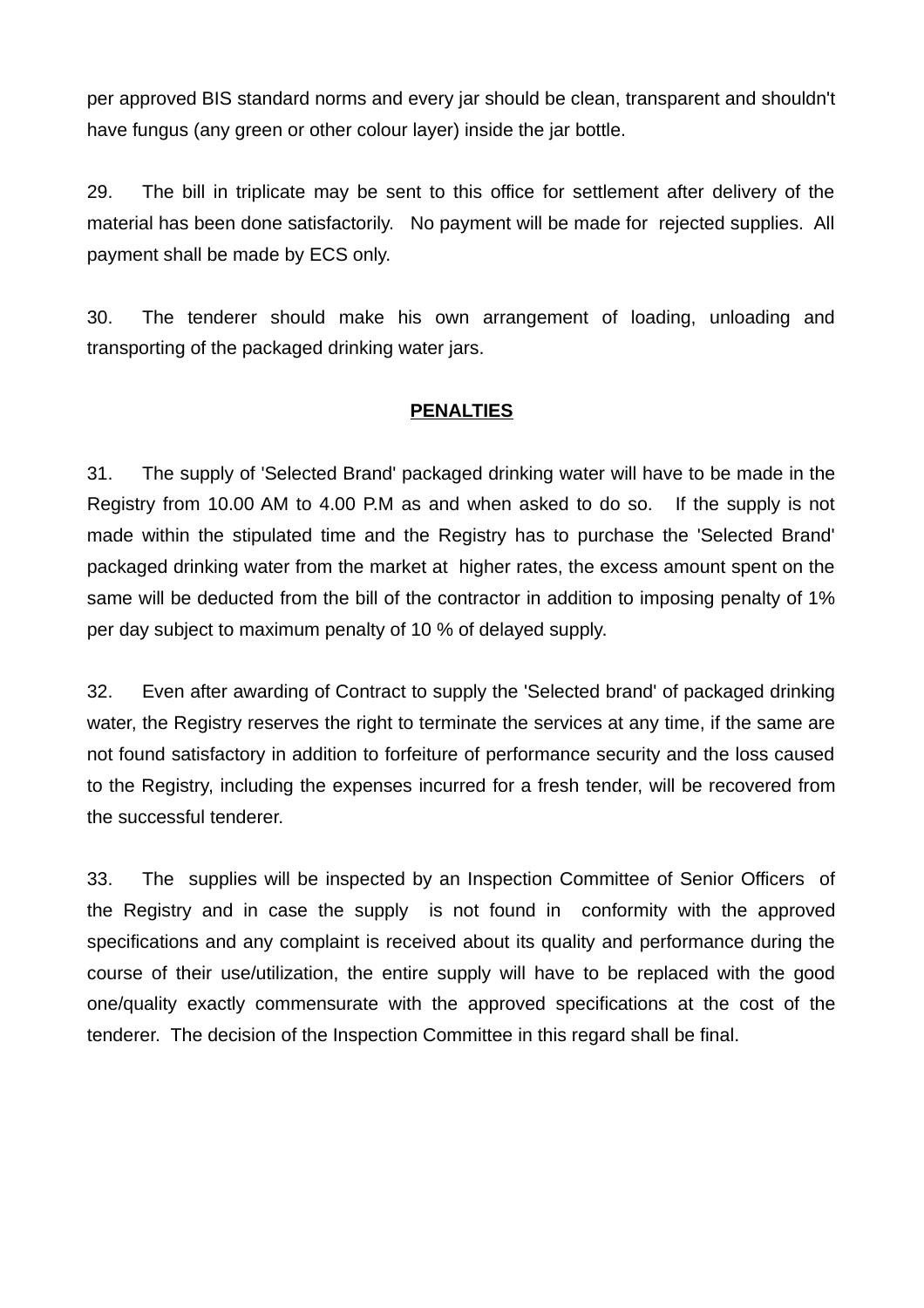#### **INVITATION OF TENDER**

34. Interested parties may send their tenders in two sealed envelopes superscribing (a) 'Earnest Money for awarding of rate contract for supply of branded packaged drinking water in 20 Ltrs Jars (b) 'Financial Bid for awarding of rate contract for supply of branded packaged drinking water in 20 Ltrs Jars addressed by name to the undersigned, or may be handed over personally at Registry's Receptoin Counter No. 17 (R&I) on or before 11.03.2022 upto 3.00 P.M. which will be opened at 3.30 P.M. by a Committee of Officers constituted for the purpose before the tenderers or their authorized representatives who may wish to remain present. The tender received after due date and/or time and/or without EMD or EMD Exemption Certificate will not be entertained. In the first instance, envelopes containing EMD will be opened. Thereafter, the envelopes containing tender documents will be opened.

Sd/-

 (ANIL KUMAR SHARMA) ADDITIONAL REGISTRAR (AM)

**Encls.**: Annexures 'A' & 'B'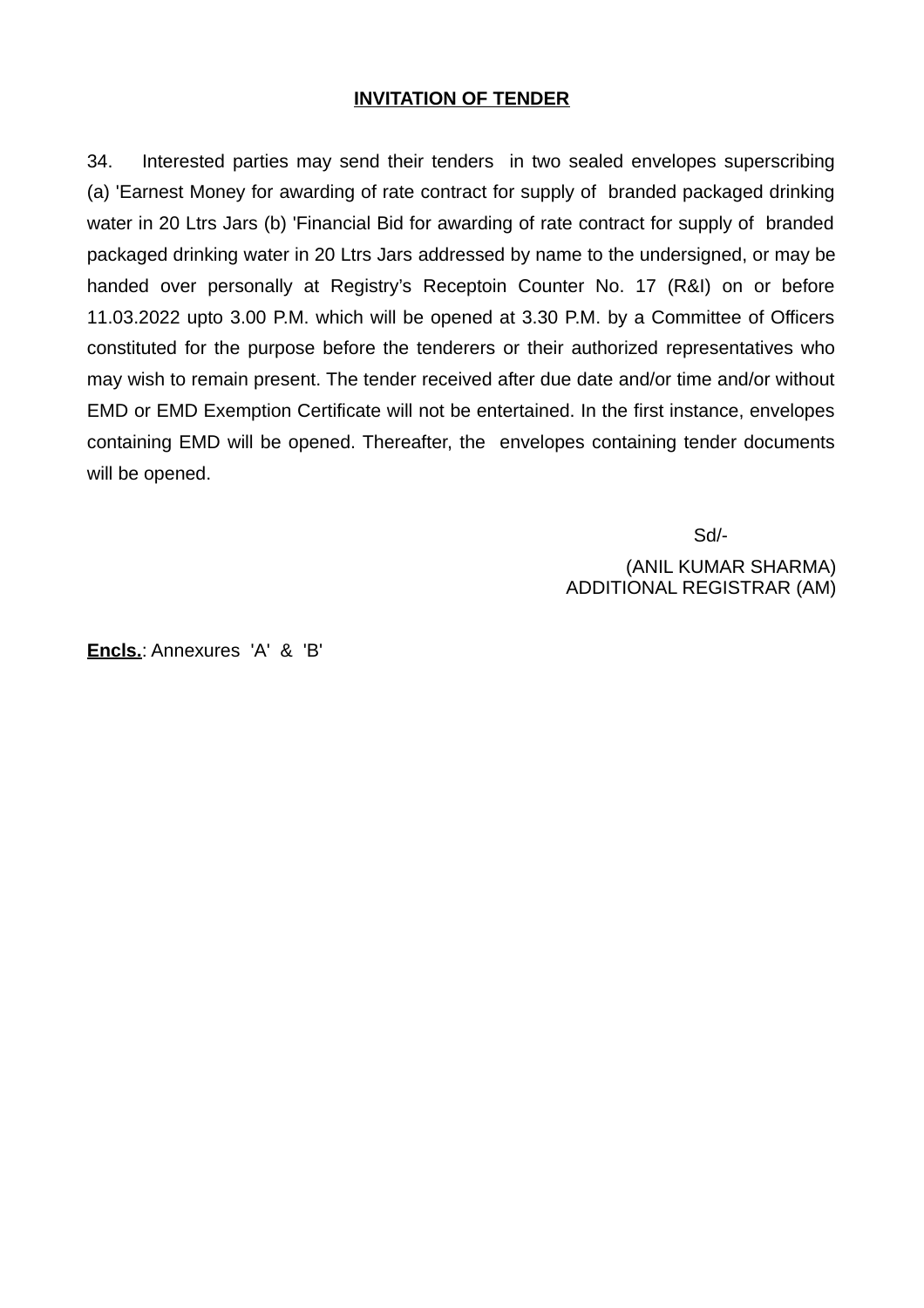## **Annexure-A**

#### **SUPREME COURT OF INDIA Tilak Marg, New Delhi - 110001 ADMN. MATERIALS (M)**

F.No.23/Drinking water/2022/SCI(AM) Dated : 19.02.2022

Last date for Submission of Tender: 11th March, 2022 upto 3:00 P.M. at Counter No. 17(R&I) For any query, please contact at Counter No. 26

#### **NOTICE INVITING TENDERS FOR AWARDING OF RATE CONTRACT FOR SUPPLY OF BRANDED DRINKING WATER IN 20 LTR JARS FOR A PERIOD OF TWO YEARS**

(To be filled in by the tenderer with reference to Notice Inviting Tender for awarding of contract for two years for supply of drinking water of "*specify* Name of Brand" make)

| 1  | Name of the tenderer with address                                                    |        |
|----|--------------------------------------------------------------------------------------|--------|
| 2  | Name of the contact person<br>with Telephone No./Mobile No./Fax No.<br>and e-mail ID |        |
| 3  | GST No. (attach a copy also)                                                         |        |
| 4. | PAN No, (attach a copy also)                                                         |        |
| 5. | Whether all the terms & conditions<br>of NIT are agreeable                           | Yes/No |
| 6. | FOR – Supreme Court Registry                                                         | Yes/No |

## 7. **Rates for supply of Branded Packaged 20 litre Drinking Water Jar**

| SI.<br>No. | Name of<br><b>Brand</b> | Rate per Jar<br><b>20 ltr</b><br><b>(Exclusive of</b><br>Tax) (in<br>figures) | Rate per Jar 20 ltr<br>(Exclusive of Tax)<br>(in words) | % of<br><b>GST</b> | Refundable<br><b>Security of</b><br>Jar (each)<br>(Rs.) |
|------------|-------------------------|-------------------------------------------------------------------------------|---------------------------------------------------------|--------------------|---------------------------------------------------------|
|            |                         |                                                                               |                                                         |                    |                                                         |

8. List of Major Clients with their Contact Person & Mobile No. :

Signature with date and rubber stamp